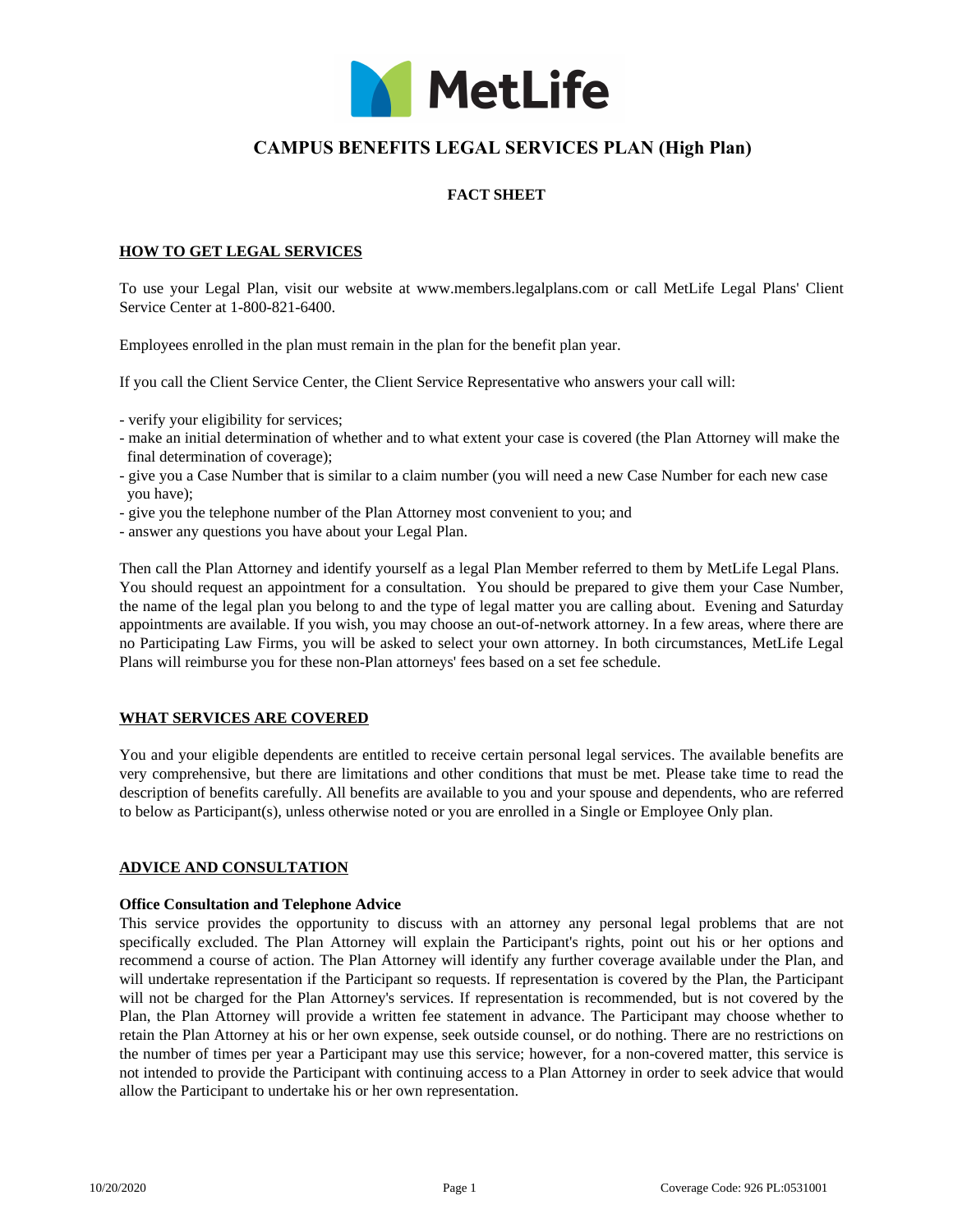# **CONSUMER PROTECTION**

## **Consumer Protection Matters**

This service covers the Participant as a plaintiff, for representation, including trial, in disputes over consumer goods and services where the amount being contested exceeds the small claims court limit in that jurisdiction and is documented in writing. This service does not include disputes over real estate, construction, insurance or collection activities after a judgment.

## **Personal Property Protection**

This service covers counseling the Participant over the phone or in the office on any personal property issue such as consumer credit reports, contracts for the purchase of personal property, consumer credit agreements or installment sales agreements. Counseling on pursuing or defending small claims actions is also included. The service also includes reviewing any personal legal documents and preparing promissory notes, affidavits and demand letters.

## **Small Claims Assistance**

This service covers counseling the Participant on prosecuting a small claims action; helping the Participant prepare documents; advising the Participant on evidence, documentation and witnesses; and preparing the Participant for trial. The service does not include the Plan Attorney's attendance or representation at the small claims trial, collection activities after a judgment or any services relating to post-judgment actions.

## **DEBT MATTERS**

#### **Debt Collection Defense**

This service provides Participants with an attorney's services for negotiation with creditors for a repayment schedule and to limit creditor harassment, and representation in defense of any action for personal debt collection, tax agency debt collection, foreclosure, repossession or garnishment, up to and including trial if necessary. It includes a motion to vacate a default judgment. It does not include counter, cross or third party claims; bankruptcy; any action arising out of family law matters, including support and post-decree issues; or any matter where the creditor is affiliated with the Sponsor or Employer.

#### **Identity Management Services**

This service provides the Participant with access to LifeStages Identity Management Services provided by CyberScout, LLC. These services include both Proactive Services when the Participant believes their personal data has been compromised as well as Resolution Services to assist the Participant in recovering from account takeover or identity theft with unlimited assistance to fix issues, handle notifications, and provide victims with credit and fraud monitoring. Theft Support, Fraud Support, Recovery and Replacement services are covered by this service. For more information on identity theft protection, please visit http://www.legalplans-idtheft.com/.

#### **Identity Theft Defense**

This service provides the Participant with consultations with an attorney regarding potential creditor actions resulting from identity theft and attorney services as needed to contact creditors, credit bureaus and financial institutions. It also provides defense services for specific creditor actions over disputed accounts. The defense services include limiting creditor harassment and representation in defense of any action that arises out of the identity theft such as foreclosure, repossession or garnishment, up to and including trial if necessary. The service also provides the Participant with online help and information about identity theft and prevention. It does not include counter, cross or third party claims; bankruptcy; any action arising out of family law matters, including support and post-decree issues; or any matter where the creditor is affiliated with the Sponsor or Employer.

#### **Personal Bankruptcy or Wage Earner Plan**

This service covers the Plan Member and spouse in pre-bankruptcy planning, the preparation and filing of a personal bankruptcy or Wage Earner petition, and representation at all court hearings and trials. This service is not available if a creditor is affiliated with the Sponsor or Employer, even if the Plan Member or spouse chooses to reaffirm that specific debt.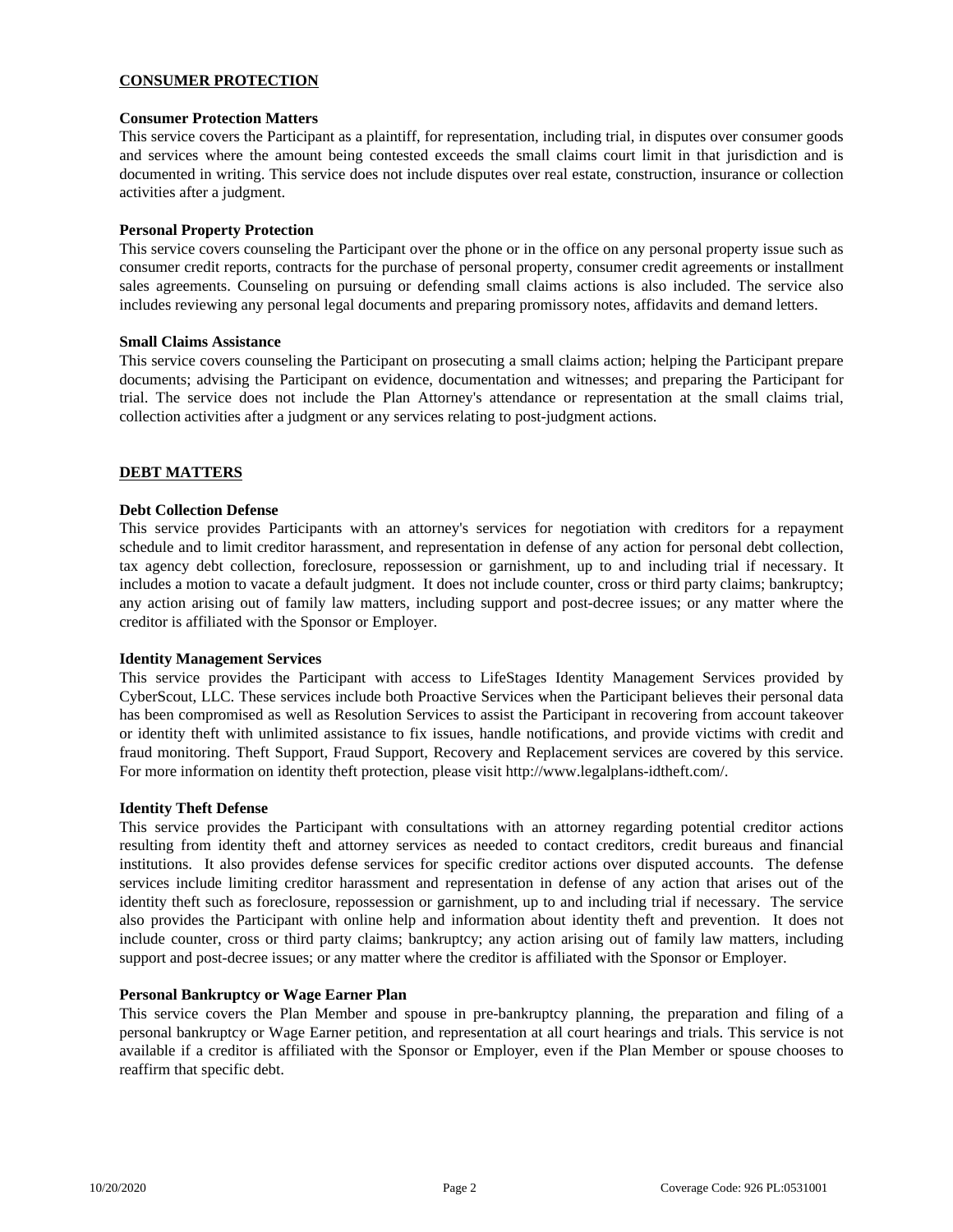# **Tax Audits**

This service covers reviewing tax returns and answering questions the IRS or a state or local taxing authority has concerning the Participant's tax return; negotiating with the agency; advising the Participant on necessary documentation; and attending an IRS or a state or local taxing authority audit. The service does not include prosecuting a claim for the return of overpaid taxes or the preparation of any tax returns.

## **DEFENSE OF CIVIL LAWSUITS**

## **Administrative Hearing Representation**

This service covers Participants in defense of civil proceedings before a municipal, county, state or federal administrative board, agency or commission. It includes the hearing before an administrative board or agency over an adverse governmental action. It does not apply where services are available or are being provided by virtue of an insurance policy. It does not include family law matters, post judgment matters or litigation of a job-related incident.

## **Civil Litigation Defense**

This service covers the Participant in defense of an arbitration proceeding or civil proceeding before a municipal, county, state or federal administrative board, agency or commission, or in a trial court of general jurisdiction. It does not apply where services are available or are being provided by virtue of an insurance policy. It does not include family law matters, post judgment matters, matters with criminal penalties or litigation of a job-related incident. Services do not include bringing counterclaims, third party or cross claims.

#### **Incompetency Defense**

This service covers the Participant in the defense of any incompetency action, including court hearings when there is a proceeding to find the Participant incompetent.

## **DOCUMENT PREPARATION**

## **Affidavits**

This service covers preparation of any affidavit in which the Participant is the person making the statement.

#### **Deeds**

This service covers the preparation of any deed for which the Participant is either the grantor or grantee.

#### **Demand Letters**

This service covers the preparation of letters that demand money, property or some other property interest of the Participant, except an interest that is an excluded service. It also covers mailing them to the addressee and forwarding and explaining any response to the Participant. Negotiations and representation in litigation are not included.

#### **Document Review**

This service covers the review of any personal legal document of the Participant, such as letters, leases or purchase agreements.

#### **Elder Law Matters**

This service covers counseling the Participant over the phone or in the office on any personal issues relating to the Participant's parents as they affect the Participant. The service includes reviewing documents of the parents to advise the Participant of the effect on the Participant. The documents include Medicare or Medicaid materials, prescription plans, leases, nursing home agreements, powers of attorney, living wills and wills. The service also includes preparing deeds involving the parents when the Participant is either the grantor or grantee; and preparing promissory notes involving the parents when the Participant is the payor or payee.

### **Mortgages**

This service covers the preparation of any mortgage or deed of trust for which the Participant is the mortgagor. This service does not include documents pertaining to business, commercial or rental property.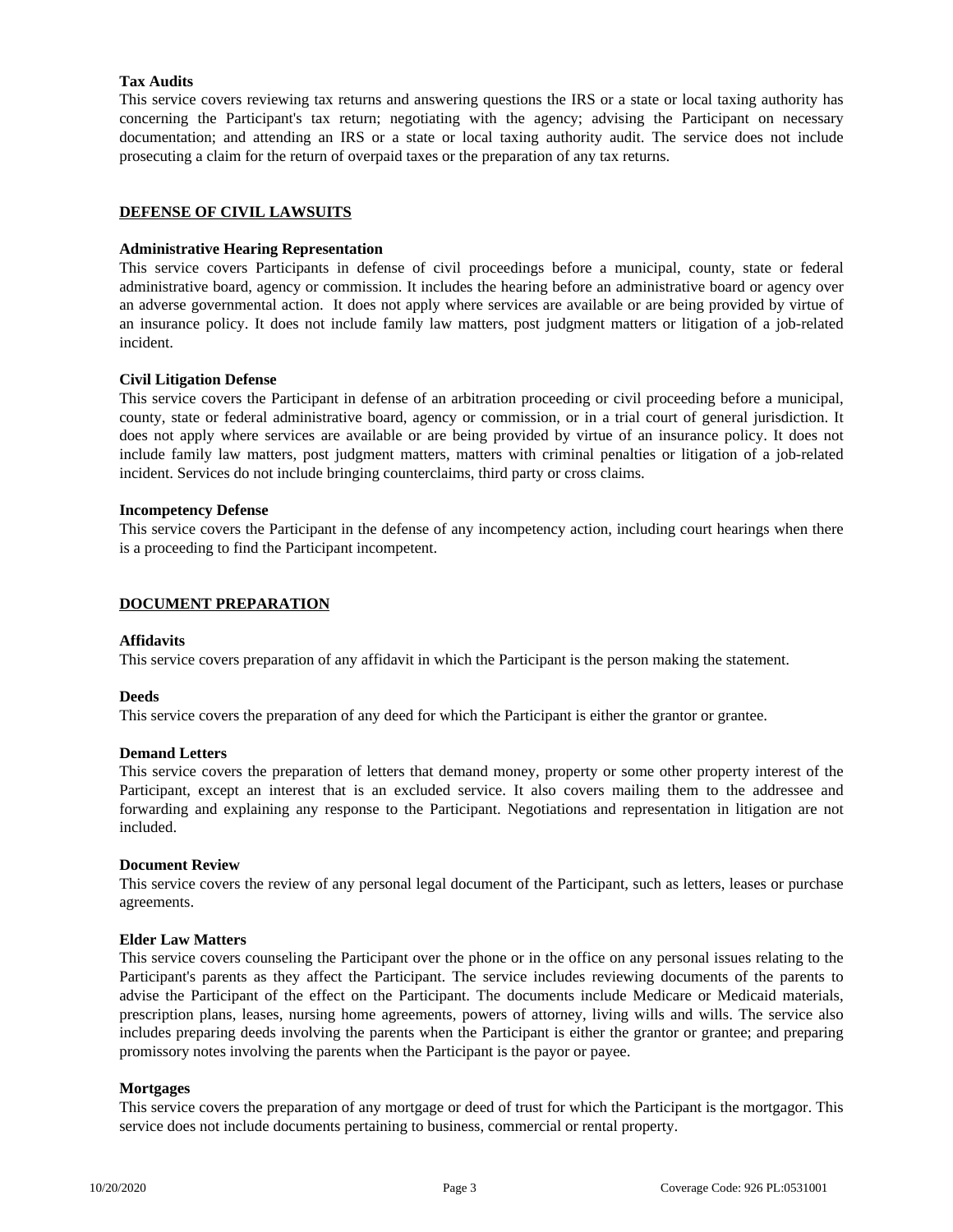## **Promissory Notes**

This service covers the preparation of any promissory note for which the Participant is the payor or payee.

## **FAMILY LAW**

## **Adoption and Legitimization (Contested and Uncontested)**

This service covers all legal services and court work in a state or federal court for an adoption for the Plan Member and spouse. Legitimization of a child for the Plan Member and spouse, including reformation of a birth certificate, is also covered.

## **Guardianship or Conservatorship (Contested and Uncontested)**

This service covers establishing a guardianship or conservatorship over a person and his or her estate when the Plan Member or spouse is being appointed as guardian or conservator. It includes obtaining a permanent and/or temporary guardianship or conservatorship, gathering any necessary medical evidence, preparing the paperwork, attending the hearing and preparing the initial accounting. This service does not include representation of the person over whom guardianship or conservatorship is sought, any annual accountings after the initial accounting, or terminating the guardianship or conservatorship once it has been established.

#### **Name Change**

This service covers the Participant for all necessary pleadings and court hearings for a legal name change.

## **Prenuptial Agreement**

This service covers representation of the Plan Member and includes the negotiation, preparation, review and execution of a Prenuptial Agreement between the Plan Member and his or her fiance/partner prior to their marriage or legal union (where allowed by law). It does not include subsequent litigation arising out of a prenuptial agreement. The fiance/partner must either have separate counsel or waive his/her right to representation.

## **Protection from Domestic Violence**

This service covers the Plan Member only, not the spouse or dependents, as the victim of domestic violence. It provides the Plan Member with representation to obtain a protective order, including all required paperwork and attendance at all court appearances. The service does not include representation in suits for damages, defense of any action, or representation for the offender.

# **IMMIGRATION**

#### **Immigration Assistance**

This service covers advice and consultation, preparation of affidavits and powers of attorney, review of any immigration documents and helping the Participant prepare for hearings.

#### **PERSONAL INJURY**

#### **Personal Injury (25% Network Maximum)**

Subject to applicable law and court rules, Plan Attorneys will handle personal injury matters (where the Participant is the plaintiff) at a maximum fee of 25% of the gross award. It is the Participant's responsibility to pay this fee and all costs.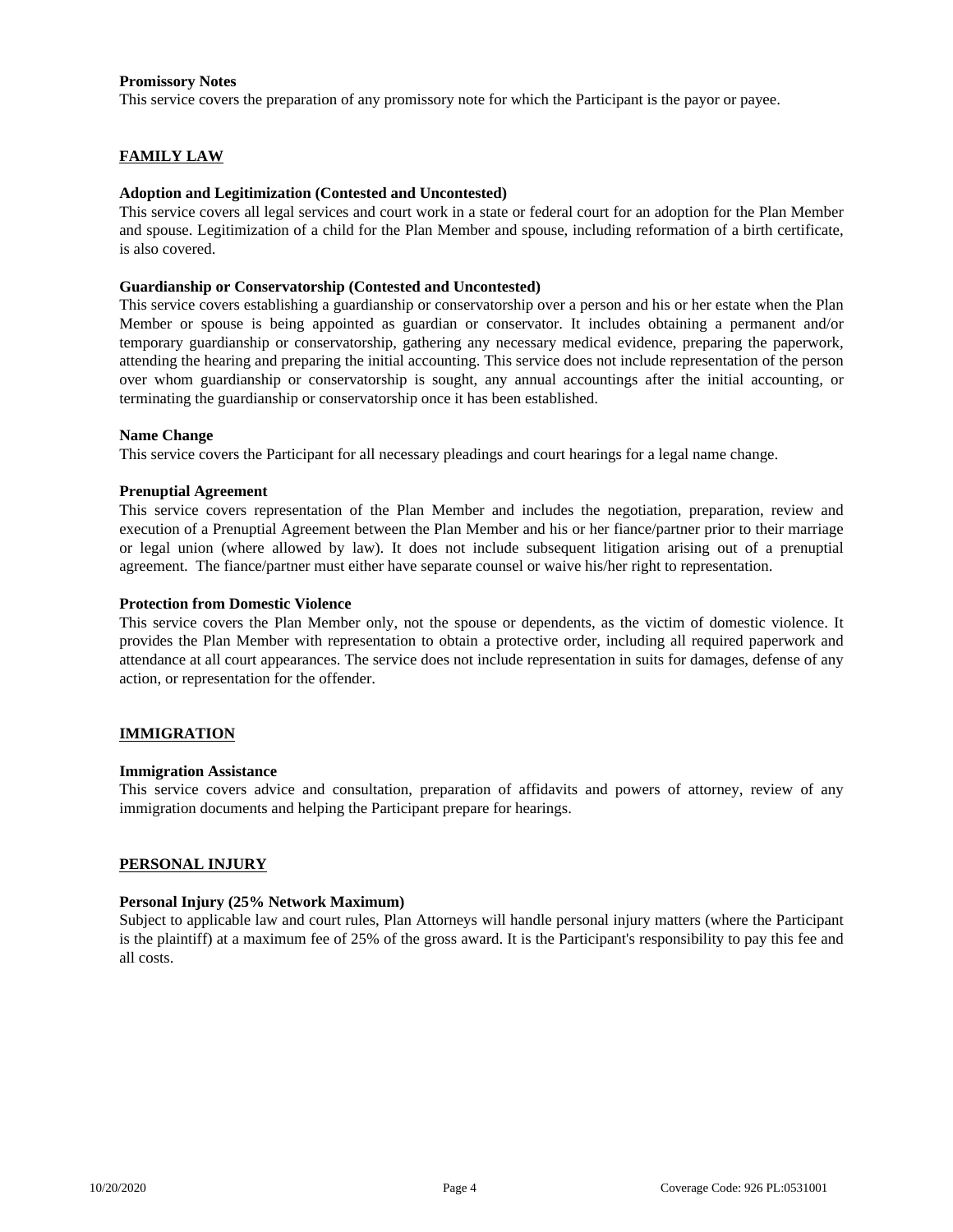# **REAL ESTATE MATTERS**

## **Boundary or Title Disputes (Primary Residence)**

This service covers negotiations and litigation arising from boundary or real property title disputes involving a Participant's primary residence, where coverage is not available under the Participant's homeowner or title insurance policies. The service includes filing to remove a mechanic's lien.

## **Eviction and Tenant Problems (Primary Residence - Tenant Only)**

This service covers the Participant as a tenant for matters involving leases, security deposits or disputes with a residential landlord. The service includes eviction defense, up to and including trial. It does not include representation in disputes with other tenants or as a plaintiff in a lawsuit against the landlord, including an action for return of a security deposit.

## **Home Equity Loans (Primary Residence)**

This service covers the review or preparation of a home equity loan on the Participant's primary residence.

## **Home Equity Loans (Second or Vacation Home)**

This service covers the review or preparation of a home equity loan on the Participant's second or vacation home.

## **Property Tax Assessment (Primary Residence)**

This service covers the Participant for review and advice on a property tax assessment on the Participant's primary residence. It also includes filing the paperwork; gathering the evidence; negotiating a settlement; and attending the hearing necessary to seek a reduction of the assessment.

## **Refinancing of Home (Primary Residence)**

This service covers the review or preparation, by an attorney representing the Participant, of all relevant documents (including the refinance agreement, mortgage and deed, and documents pertaining to title, insurance, recordation and taxation), which are involved in the refinancing of or obtaining a home equity loan on a Participant's primary residence. The benefit also includes attendance of an attorney at closing. This benefit includes obtaining a permanent mortgage on a newly constructed home. It does not include services provided by any attorney representing a lending institution or title company. The benefit does not include the refinancing of a second home, vacation property or property that is held for any rental, business, investment or income purpose.

#### **Refinancing of Home (Second or Vacation Home)**

This service covers the review or preparation, by an attorney representing the Participant, of all relevant documents (including the refinance agreement, mortgage and deed, and documents pertaining to title, insurance, recordation and taxation), which are involved in the refinancing of or obtaining a home equity loan on a Participant's second home or vacation home. The benefit also includes attendance of an attorney at closing. This benefit includes obtaining a permanent mortgage on a newly constructed home. It does not include services provided by any attorney representing a lending institution or title company. The benefit does not include the refinancing of a second home, vacation property or property that is held for any rental, business, investment or income purpose.

#### **Sale or Purchase of Home (Primary Residence)**

This service covers the review or preparation, by an attorney representing the Participant, of all relevant documents (including the construction documents for a new home, the purchase agreement, mortgage and deed, and documents pertaining to title, insurance, recordation and taxation), which are involved in the purchase or sale of a Participant's primary residence or of a vacant property to be used for building a primary residence. The benefit also includes attendance of an attorney at closing. It does not include services provided by any attorney representing a lending institution or title company. The benefit does not include the sale or purchase of a second home, vacation property, rental property, property held for business or investment or leases with an option to buy.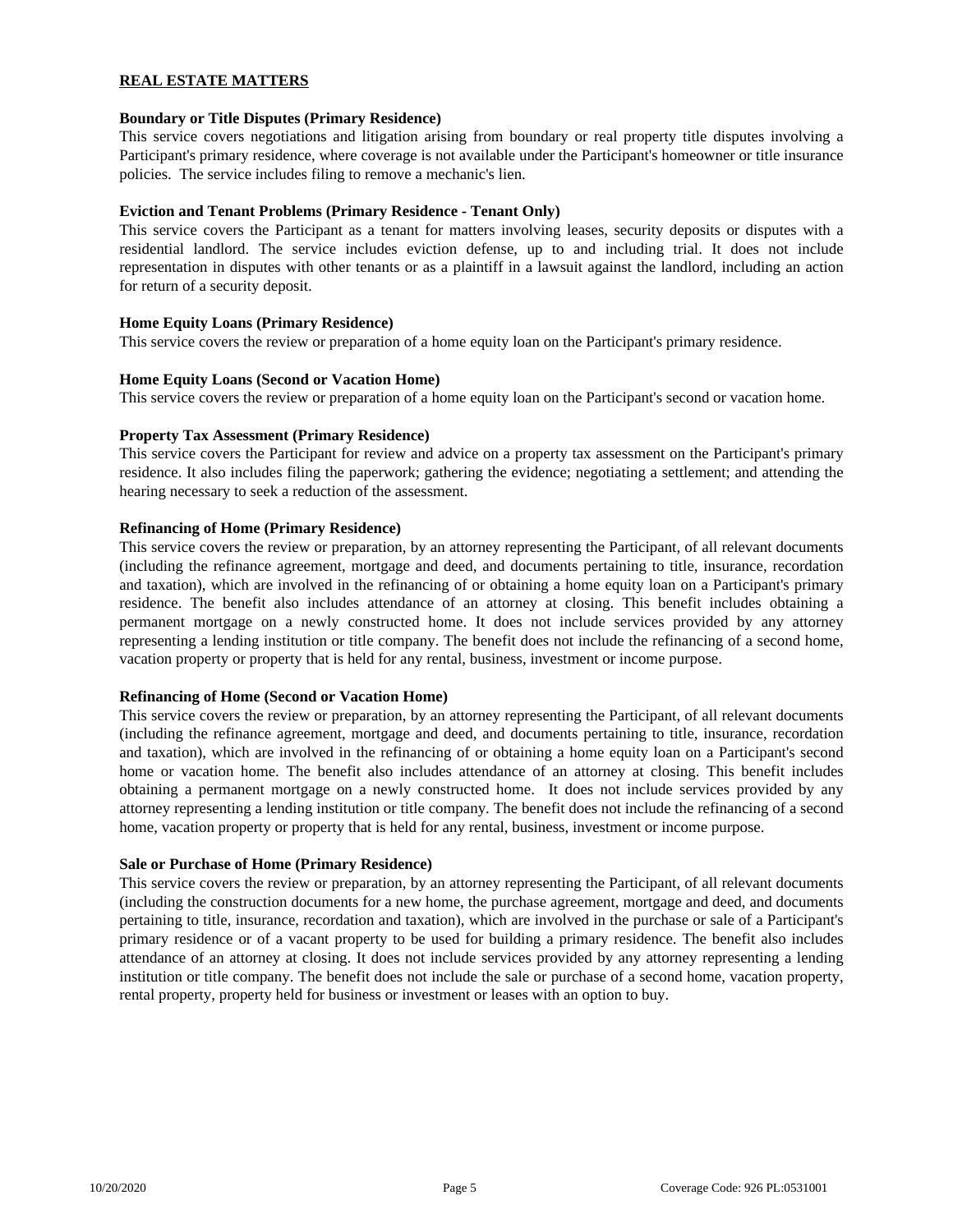## **Sale or Purchase of Home (Second or Vacation Home)**

This service covers the review or preparation, by an attorney representing the Participant, of all relevant documents (including the construction documents for a new second home or vacation home, the purchase agreement, mortgage and deed, and documents pertaining to title, insurance, recordation and taxation), which are involved in the purchase or sale of a Participant's second home, vacation home or of a vacant property to be used for building a second home or vacation home. The benefit also includes attendance of an attorney at closing. It does not include services provided by any attorney representing a lending institution or title company. The benefit does not include the sale or purchase of a second home or vacation home held for rental purpose, business, investment or income or leases with an option to buy.

## **Security Deposit Assistance (Primary Residence - Tenant only)**

This service covers counseling the Participant as a tenant in recovering a security deposit from the Participant's residential landlord for the Participant's primary residence; reviewing the lease and other relevant documents; and preparing a demand letter to the landlord for the return of the deposit. It also covers assisting the Participant in prosecuting a small claims action; helping prepare documents; advising on evidence, documentation and witnesses; and preparing the Participant for the small claims trial. This service does not include the Plan Attorney's attendance or representation at the small claims trial, collection activities after a judgment or any services relating to post-judgment actions.

## **Zoning Applications**

This service provides the Participant with the services of a lawyer to help get a zoning change or variance for the Participant's primary residence. Services include reviewing the law, reviewing the surveys, advising the Participant, preparing applications, and preparing for and attending the hearing to change zoning.

# **TRAFFIC AND CRIMINAL MATTERS**

## **Juvenile Court Defense**

This service covers the defense of a Participant and a Participant's dependent child in any juvenile court matter, provided there is no conflict of interest between the Participant and the dependent child. When a conflict exists, or where the court requires separate counsel for the child, this service provides an attorney for the Plan Member only, including services for Parental Responsibility.

# **Restoration of Driving Privileges**

This service covers the Participant with representation in proceedings to restore the Participant's driving license.

# **Traffic Ticket Defense (No DUI)**

This service covers representation of the Participant in defense of any traffic ticket including traffic misdemeanor offenses, except driving under influence or vehicular homicide, including court hearings, negotiation with the prosecutor and trial.

#### **WILL AND ESTATE MATTERS**

#### **Living Wills**

This service covers the preparation of a living will for the Participant.

#### **Powers of Attorney**

This service covers the preparation of any power of attorney when the Participant is granting the power.

#### **Probate (10% Network Discount)**

Subject to applicable law and court rules, Plan Attorneys will handle probate matters at a fee 10% less than the Plan Attorney's normal fee. It is the Participant's responsibility to pay this reduced fee and all costs.

### **Trusts**

This service covers the preparation of revocable and irrevocable living trusts for the Participant. It does not include tax planning or services associated with funding the trust after it is created.